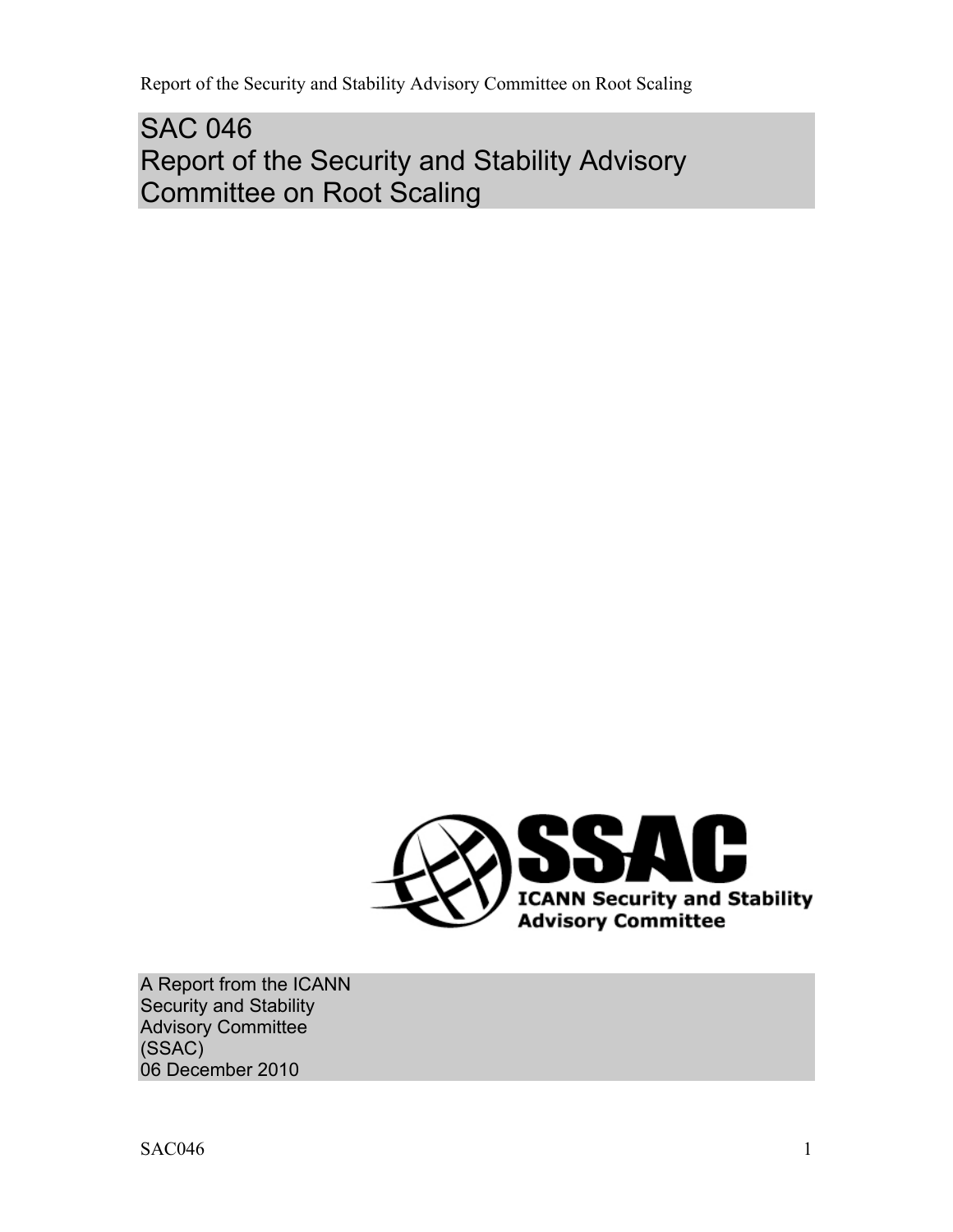# **Preface**

This is a Report of the Security and Stability Advisory Committee (SSAC) that provides recommendations following the SSAC assessment of the report of the Root Scaling Study Team.

The SSAC advises the ICANN community and Board on matters relating to the security and integrity of the Internet's naming and address allocation systems. This includes operational matters (e.g., matters pertaining to the correct and reliable operation of the root name system), administrative matters (e.g., matters pertaining to address allocation and Internet number assignment), and registration matters (e.g., matters pertaining to registry and registrar services such as WHOIS). SSAC engages in ongoing threat assessment and risk analysis of the Internet naming and address allocation services to assess where the principal threats to stability and security lie, and advises the ICANN community accordingly. The SSAC has no official authority to regulate, enforce or adjudicate. Those functions belong to others, and the advice offered here should be evaluated on its merits.

The contributors to this report, reference to the committee members' biographies and statements of interest, and committee members' objections to the findings or recommendations in this report, are at end of this report.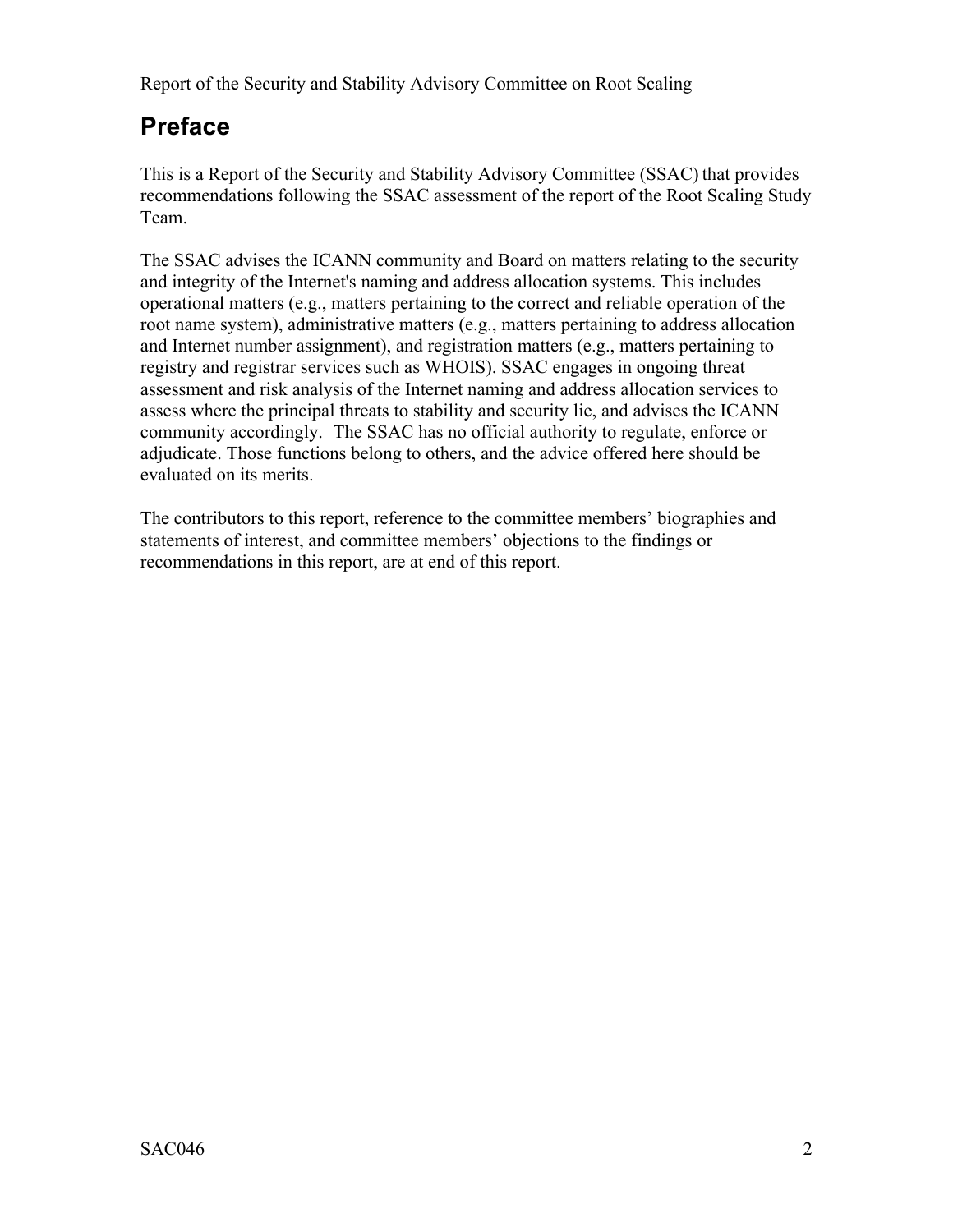# **Table of Contents**

| 4. Acknowledgments, Statements of Interests, and Objections, and |  |
|------------------------------------------------------------------|--|
|                                                                  |  |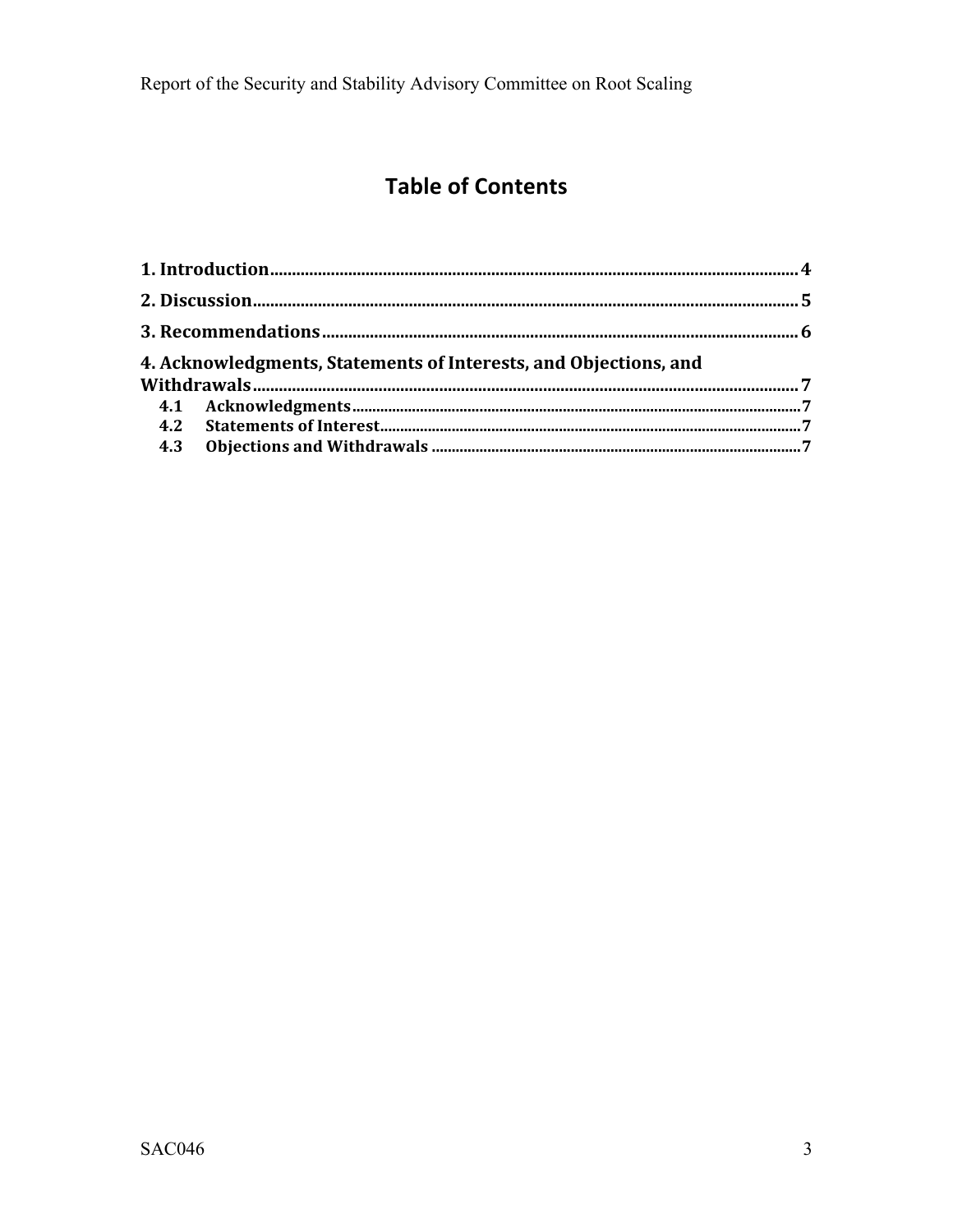## **1.
Introduction**

ICANN Board of Directors' Resolution 2009-02-03-04,<sup>1</sup> dated 3 February 2009, asked the Root Server System Advisory Committee (RSSAC), the Security and Stability Advisory Committee (SSAC), and ICANN staff to study the potential impact on the stability of the root level of the Domain Name System (DNS) when IPv6 address records, IDN (Internationalized Domain Name) top level domains (TLD), other new TLDs, and new resource records to support DNS security (DNSSEC) are added to the root zone. The Board resolution asked that the study consider both the technical and operational issues related to expanding the root zone. From the study, the Board sought to better understand the impact of each new addition separately and in aggregate.

In response to the Board resolution, RSSAC, SSAC, and ICANN staff formed a Root Scaling Steering Group to define the parameters and deliverables for a focused study. These are described in a Terms of Reference published 5 May 2009 (the "ToR").<sup>2</sup> The Steering Group identified a team of experts to conduct the study. This Root Scaling Study Team (RSST) issued a report on 31 August 2009 entitled, *Scaling the Root: Report on the Impact on the DNS Root System of Increasing the Size and Volatility of the Root Zone. 3* An accompanying report, *Root Scaling Study: Description of the DNS Root Scaling Model* released on 1 October 2009 (the "TNO report") provides a quantitative modeling of the root zone to simulate scenarios relevant to the root scaling study.<sup>4</sup>

Although the RSST delivered a report that embodied its best judgment in response to a broad set of questions, it did not accomplish the research specified in the ToR. The SSAC critiqued the RSST report in "SSAC Comment on the Root Scaling Study Team Report and the TNO Report, although the SSAC also acknowledges that the allocated time, resources, and available data access was demonstrably inadequate to accomplish the requested work.<sup>5</sup>

Following that effort, the RSSAC and SSAC also failed to converge on a common position and began to pursue separate responses to the Board. This Report is the SSAC's response to the Board's request.

 $1$  "Draft Minutes of the Special Board Meeting," ICANN Board of Directors, <http://www.icann.org/en/minutes/minutes-03feb09.htm>. <sup>2</sup>

<sup>&</sup>lt;sup>2</sup> "Root Scaling Study Terms of Reference," ICANN Root Scaling Steering Group (RSSG). 05 May 2009, <http://www.icann.org/en/committees/dns-root/root-scaling-study-tor-05may09-en.htm>. <sup>3</sup> "Scaling the Root - Report on the Impact on the DNS Root System of Increasing the Size and Volatility of

the Root Zone," ICANN Root Scaling Study Team (RSST), 31 August 2009,

<sup>&</sup>lt;http://www.icann.org/en/committees/dns-root/root-scaling-study-report-31aug09-en.pdf>. <sup>4</sup> "Root Scaling Study: Description of the DNS Root Scaling Model," TNO Information and

Communication Technology, 29 September 2009, <http://www.icann.org/en/committees/dns-root/root-

<sup>&</sup>lt;sup>5</sup> "SSAC Comment on the Root Scaling Study Team Report and the TNO Report (SSAC publication No. 042)," ICANN Security and Stability Advisory Committee (SSAC), 2009,

<sup>&</sup>lt;http://www.icann.org/en/committees/security/sac042.pdf>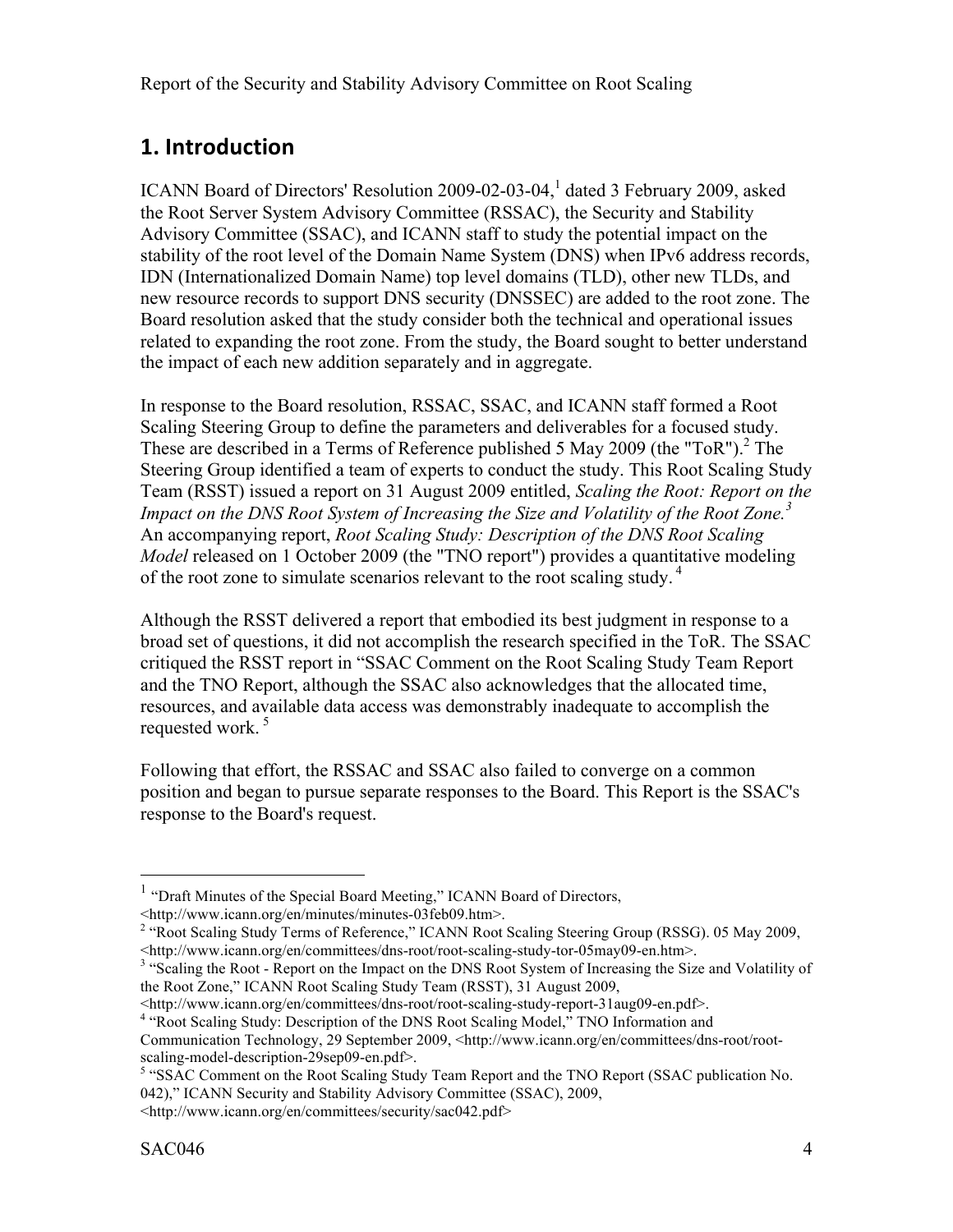# **2.
Discussion**

Despite the lack of accepted research results regarding the impact of a potentially disruptive set of changes to the root zone, some innovations have successfully occurred over the last year. Most notably, the root zone is now DNSSEC-signed, and root-level DS records have been accepted and published. Distributed observation of the DNSSEC transition occurred and several presentations are archived.**<sup>6</sup>** The DNS Operations, Analysis, and Research Center (OARC) also presented statistics at its October 2010 meeting showing an expected increase in transmission control protocol (TCP)-based queries as each root server converted to a signed (but unvalidatable) zone, and an expected increase in average response size, but "no known reports of significant outages."**<sup>7</sup>** In addition, as of 03 December 2010, 291 IPv6 address records and 15 new IDN TLDs (representing 12 countries/territories) have been added to the root zone, bringing the total number of TLDs to  $294$ .<sup>8</sup>

In 2010 ICANN also commissioned a study by KPMG to inform their gTLD scenario planning, and published some theoretical scenarios derived from their study. 9 The main conclusion of these and all previous studies thus far is that root zone growth is currently limited by scaling human factors. ICANN estimates that staff or external consulting resources will be able to review up to 1000 applications per year without detracting from the integrity of the review process. In October 2010 the ICANN Board of Directors issued a resolution to this effect, stating "an initial survey of root server operators' ability to support this rate of growth has been conducted successfully."<sup>10</sup> ICANN also has stated that as they and others gain experience with the application process these numbers are likely to increase.

The inability to rigorously model root zone operations as they are today, much less in the face of the proposed changes, rendered it impossible to answer the original questions posed in February 2009. The RSSAC and SSAC were unable come to a timely resolution on the issue. ICANN's commissioned study of gTLD theoretical growth scenarios enabled the ICANN Board of Directors to simplify the original research questions to the following:

1. Can the root system sustain a maximum growth of 1000 new gTLDs per year for the first round of new gTLD applications?

 $6$  See <http://www.root-dnssec.org/presentations/>.

<sup>&</sup>lt;sup>7</sup> Geoff Sisson, "DURZ Analysis," DNS-OARC Meeting, 14 October 2010, <https://www.dnsoarc.net/files/workshop-201010/OARC\_DURZ\_Sisson.pdf>.<br><sup>8</sup> Based information received from Tina Dam, Leo Vegoda, and Kim Davies of ICANN on 03 December

<sup>2010.&</sup>lt;br><sup>9</sup> "Delegation Rate Scenarios For New gTLDs," Internet Corporation for Assigned Names and Numbers (ICANN), 06 October 2010, <http://www.icann.org/en/topics/newgtlds/delegation-rate-scenarios-newgtlds-06oct10-en.pdf>.<br><sup>10</sup> "Adopted Board Resolutions. Trondheim, Norway." ICANN Board of Directors, 25 September 2010,

<sup>&</sup>lt;http://www.icann.org/en/minutes/resolutions-25sep10-en.htm#2.3>.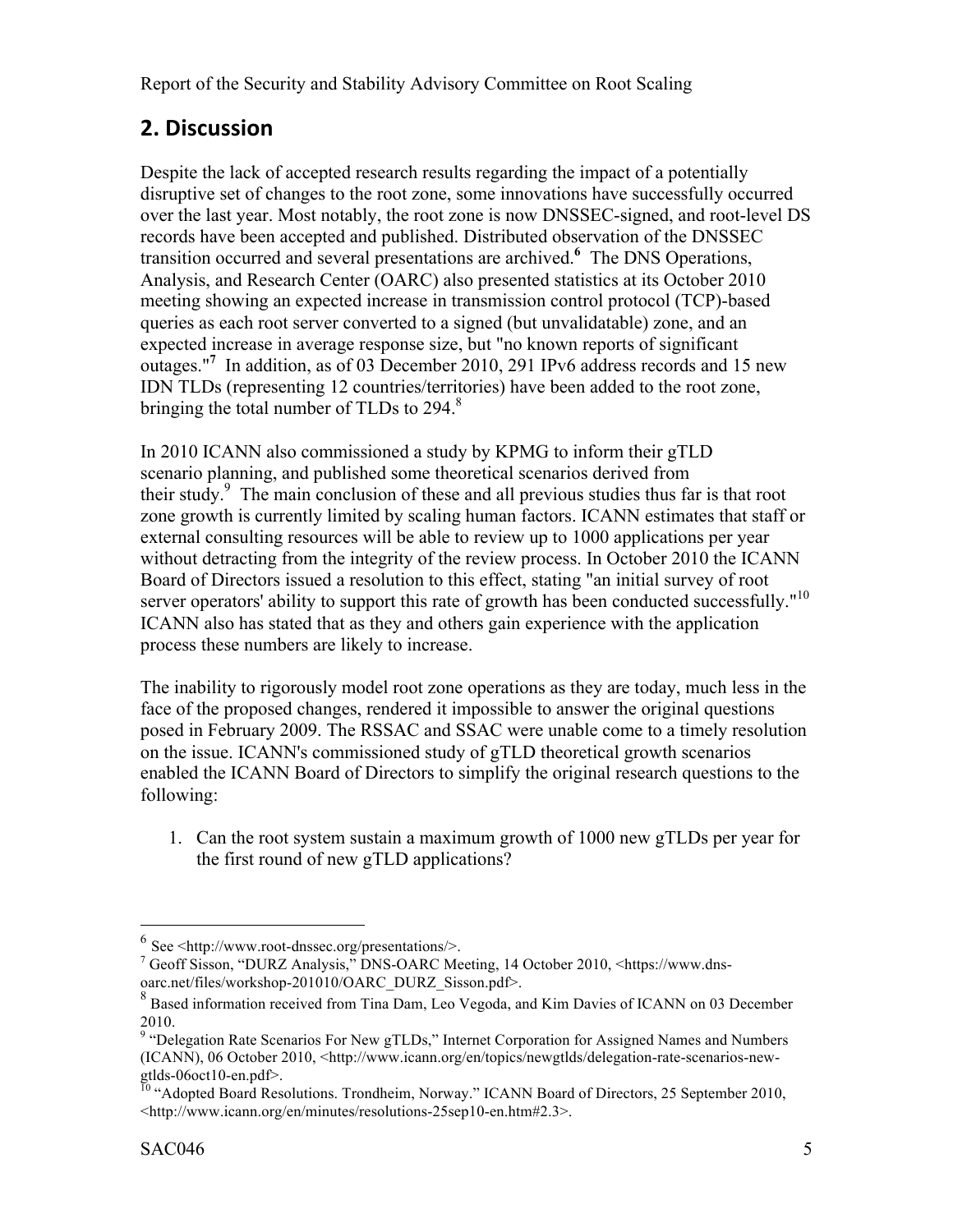2. If ICANN subsequently increases its capacity to approve more applications, what should the process be to handle this increase?

In the next section the SSAC provides recommendations relating to these two questions.

### **3.
Recommendations**

The SSAC believes that RSSAC is in a better position to respond to the first question, and defers to its judgment. Regarding the second question, the SSAC recommends the following steps be taken before launching additional gTLDs, in parallel with continued deployment of IDNs and IPv6.

**Recommendation (1)**: Formalize and publicly document the interactions between ICANN and the root server operators with respect to root zone scaling. ICANN and the root server operators may choose to utilize RSSAC to facilitate this interaction.

**Recommendation (2)**: ICANN, National Telecommunications and Information Administration (NTIA), and VeriSign should publish statements, or a joint statement, that they are materially prepared for the proposed changes.

**Recommendation (3)**: ICANN should publish estimates of expected and maximum growth rates of TLDs, including IDNs and their variants, and solicit public feedback on these estimates, with the end goal of being as transparent as possible about the justification for these estimates.

**Recommendation (4)**: ICANN should update its "Plan for Enhancing Internet Security, Stability, and Resiliency," to include actual measurement, monitoring, and datasharing capability of root zone performance, in cooperation with RSSAC and other root zone management participants to define the specific measurements, monitoring, and data sharing framework. $^{11}$ 

**Recommendation (5)**: ICANN should commission and incent interdisciplinary studies of security and stability implications from expanding the root zone more than an order of magnitude, particularly for enterprises and other user communities who may implement strong assumptions about the number of TLDs or use local TLDs that may conflict with future allocations.

<sup>&</sup>lt;sup>11</sup> See "Plan for Enhancing Internet Security, Stability, and Resiliency," <http://www.icann.org/en/topics/ssr/ssr-plan-fy11-redline-23nov10-en.pdf>.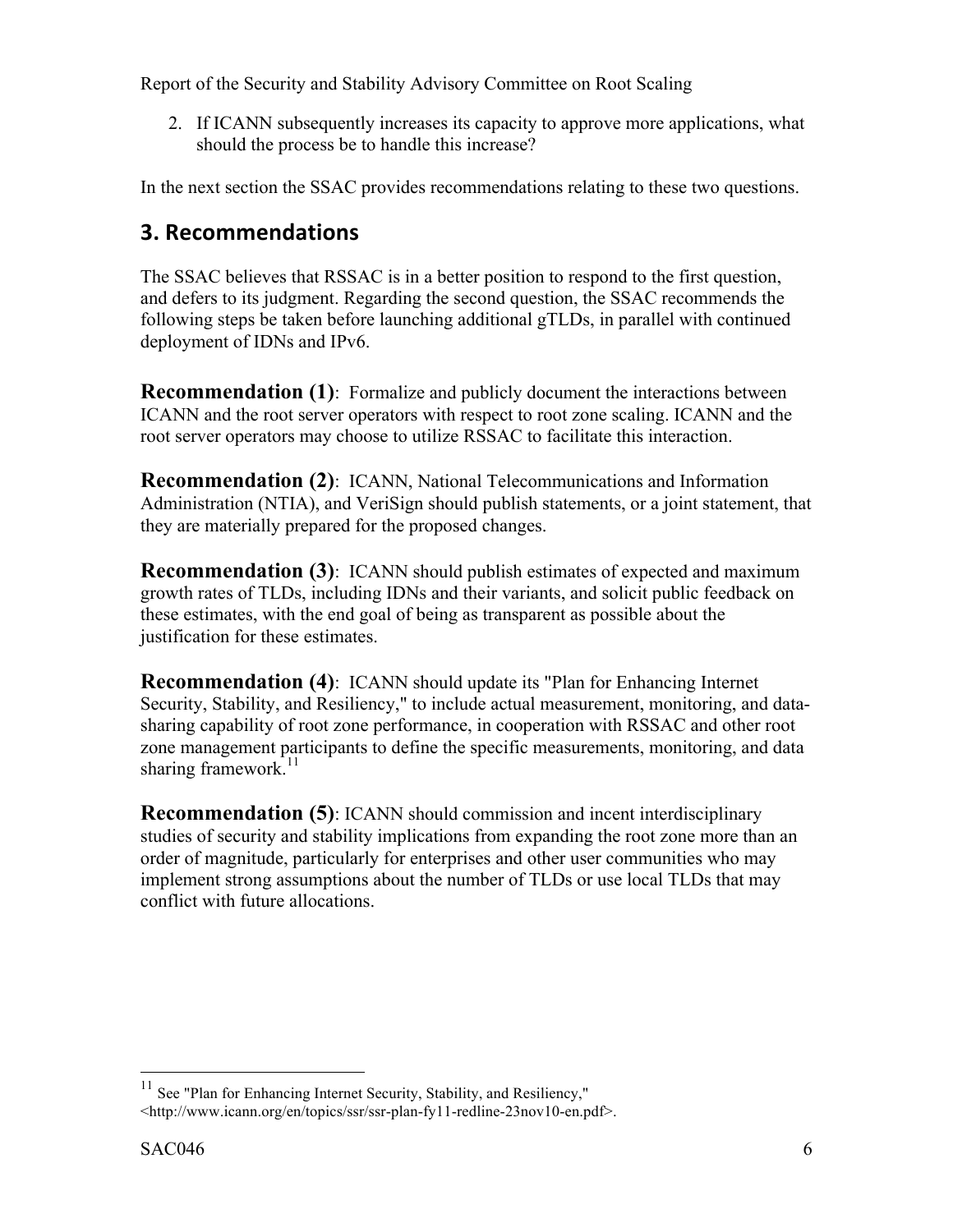# **4.
Acknowledgments,
Statements
of
Interests,
and
Objections, and
Withdrawals**

In the interest of greater transparency, these sections provide the reader information on three aspects of our process. The Acknowledgments section lists the members who contributed to this particular document. The Biographies and Statements of Interest section points to the biographies of the Committee members and any conflicts of interest, real, apparent or potential, that may bear on the material in this document. The Objections and Withdrawals section provides a place for individual members to disagree with the content of this document or the process for preparing it.

### **4.1 Acknowledgments**

The committee wishes to thank the following SSAC members and invited guests for their time, contributions, and review in producing this Report.

Alain Aina Jeff Bedser KC Claffy David Conrad Steve Crocker James Galvin Jeremy Hitchcock Warren Kumari Matt Larson Xiaodong Lee Ram Mohan Danny McPherson Russ Mundy Barbara Roseman John Schnizlein Bruce Tonkin Paul Vixie Rick Wilhelm Suzanne Woolf

### **4.2 Statements
of
Interest**

SSAC member biographical information and Statements of Interest are available at: http://www.icann.org/en/committees/security/biographies-07jul10-en.htm.

### **4.3 Objections
and
Withdrawals**

The following are objections. There were no withdrawals.